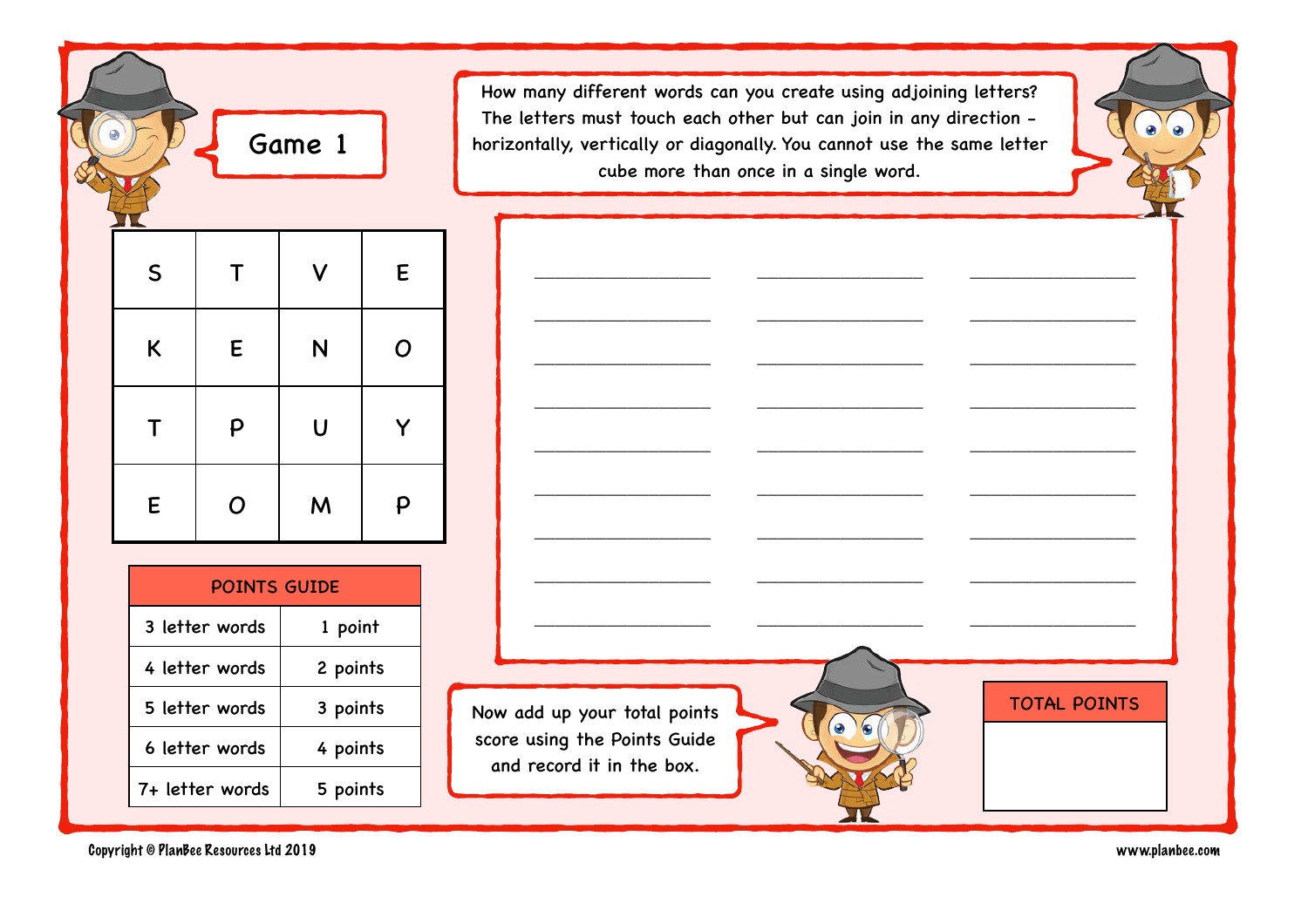|             |                | Game 2       |              |
|-------------|----------------|--------------|--------------|
| I           | N              | Υ            | E            |
| $\mathbf I$ | $\overline{H}$ | G            | I            |
| T           | E              | N            | $\mathsf{S}$ |
| E           | O              | $\mathsf{S}$ | R            |

| <b>POINTS GUIDE</b> |          |  |
|---------------------|----------|--|
| 3 letter words      | 1 point  |  |
| 4 letter words      | 2 points |  |
| 5 letter words      | 3 points |  |
| 6 letter words      | 4 points |  |
| 7+ letter words     | 5 points |  |

How many different words can you create using adjoining letters? The letters must touch each other but can join in any direction horizontally, vertically or diagonally. You cannot use the same letter cube more than once in a single word.

\_\_\_\_\_\_\_\_\_\_\_\_\_\_\_\_\_ \_\_\_\_\_\_\_\_\_\_\_\_\_\_\_\_ \_\_\_\_\_\_\_\_\_\_\_\_\_\_\_\_

\_\_\_\_\_\_\_\_\_\_\_\_\_\_\_\_\_ \_\_\_\_\_\_\_\_\_\_\_\_\_\_\_\_ \_\_\_\_\_\_\_\_\_\_\_\_\_\_\_\_

\_\_\_\_\_\_\_\_\_\_\_\_\_\_\_\_\_ \_\_\_\_\_\_\_\_\_\_\_\_\_\_\_\_ \_\_\_\_\_\_\_\_\_\_\_\_\_\_\_\_

\_\_\_\_\_\_\_\_\_\_\_\_\_\_\_\_\_ \_\_\_\_\_\_\_\_\_\_\_\_\_\_\_\_ \_\_\_\_\_\_\_\_\_\_\_\_\_\_\_\_

\_\_\_\_\_\_\_\_\_\_\_\_\_\_\_\_\_ \_\_\_\_\_\_\_\_\_\_\_\_\_\_\_\_ \_\_\_\_\_\_\_\_\_\_\_\_\_\_\_\_

\_\_\_\_\_\_\_\_\_\_\_\_\_\_\_\_\_ \_\_\_\_\_\_\_\_\_\_\_\_\_\_\_\_ \_\_\_\_\_\_\_\_\_\_\_\_\_\_\_\_

\_\_\_\_\_\_\_\_\_\_\_\_\_\_\_\_\_ \_\_\_\_\_\_\_\_\_\_\_\_\_\_\_\_ \_\_\_\_\_\_\_\_\_\_\_\_\_\_\_\_

\_\_\_\_\_\_\_\_\_\_\_\_\_\_\_\_\_ \_\_\_\_\_\_\_\_\_\_\_\_\_\_\_\_ \_\_\_\_\_\_\_\_\_\_\_\_\_\_\_\_

\_\_\_\_\_\_\_\_\_\_\_\_\_\_\_\_\_ \_\_\_\_\_\_\_\_\_\_\_\_\_\_\_\_ \_\_\_\_\_\_\_\_\_\_\_\_\_\_\_\_

Now add up your total points score using the Points Guide and record it in the box.

Copyright © PlanBee Resources Ltd 2019 www.planbee.com

TOTAL POINTS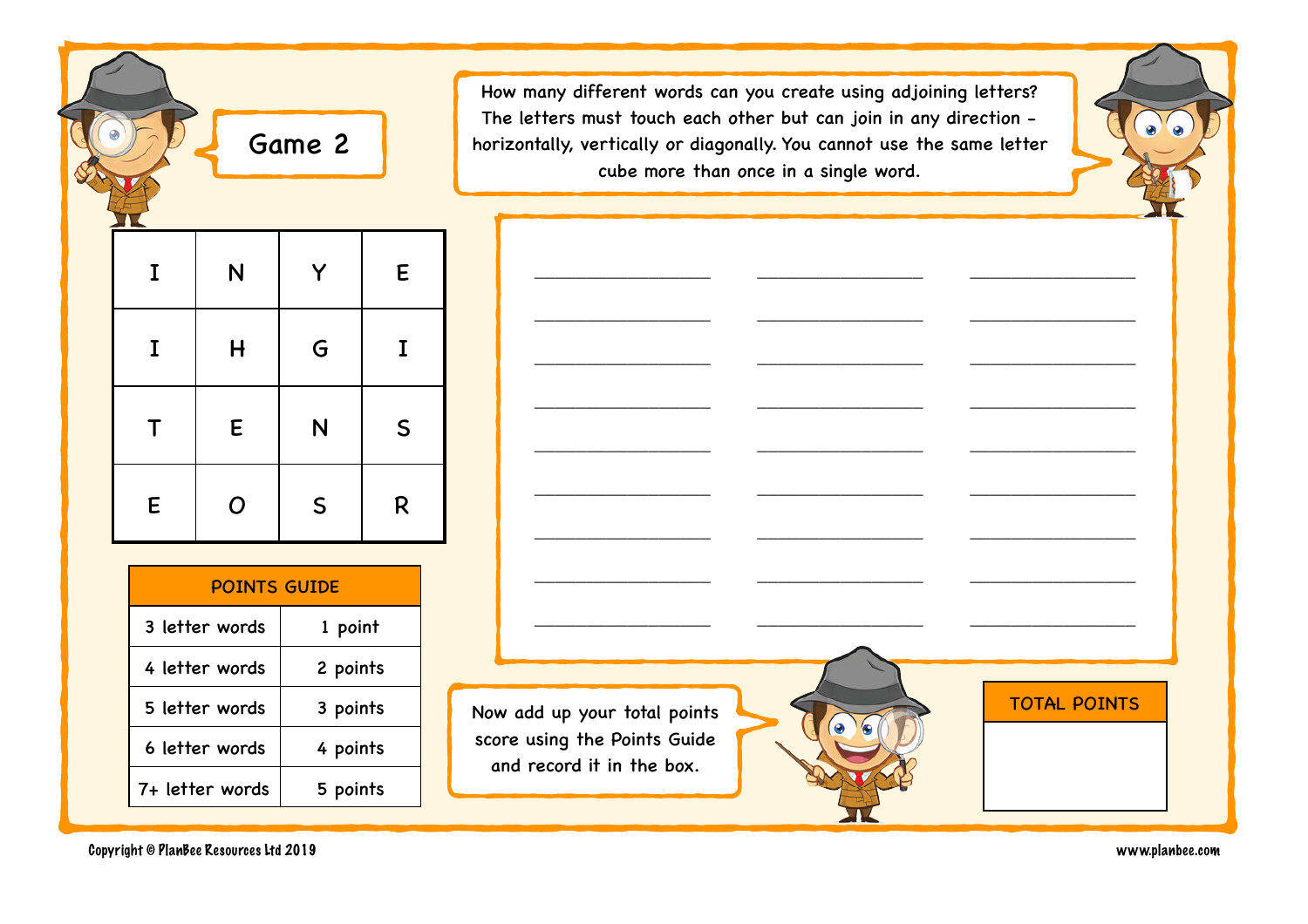|   |             | Game 3      |             |
|---|-------------|-------------|-------------|
| N | A           | $\mathsf S$ | D           |
| O | E           | N           | $\mathbf I$ |
| D | $\mathsf R$ | E           | $\mathsf S$ |
| E | N           | I           |             |

≂

| <b>POINTS GUIDE</b> |          |  |
|---------------------|----------|--|
| 3 letter words      | 1 point  |  |
| 4 letter words      | 2 points |  |
| 5 letter words      | 3 points |  |
| 6 letter words      | 4 points |  |
| 7+ letter words     | 5 points |  |

How many different words can you create using adjoining letters? The letters must touch each other but can join in any direction horizontally, vertically or diagonally. You cannot use the same letter cube more than once in a single word.

\_\_\_\_\_\_\_\_\_\_\_\_\_\_\_\_\_ \_\_\_\_\_\_\_\_\_\_\_\_\_\_\_\_ \_\_\_\_\_\_\_\_\_\_\_\_\_\_\_\_

\_\_\_\_\_\_\_\_\_\_\_\_\_\_\_\_\_ \_\_\_\_\_\_\_\_\_\_\_\_\_\_\_\_ \_\_\_\_\_\_\_\_\_\_\_\_\_\_\_\_

\_\_\_\_\_\_\_\_\_\_\_\_\_\_\_\_\_ \_\_\_\_\_\_\_\_\_\_\_\_\_\_\_\_ \_\_\_\_\_\_\_\_\_\_\_\_\_\_\_\_

\_\_\_\_\_\_\_\_\_\_\_\_\_\_\_\_\_ \_\_\_\_\_\_\_\_\_\_\_\_\_\_\_\_ \_\_\_\_\_\_\_\_\_\_\_\_\_\_\_\_

\_\_\_\_\_\_\_\_\_\_\_\_\_\_\_\_\_ \_\_\_\_\_\_\_\_\_\_\_\_\_\_\_\_ \_\_\_\_\_\_\_\_\_\_\_\_\_\_\_\_

\_\_\_\_\_\_\_\_\_\_\_\_\_\_\_\_\_ \_\_\_\_\_\_\_\_\_\_\_\_\_\_\_\_ \_\_\_\_\_\_\_\_\_\_\_\_\_\_\_\_

\_\_\_\_\_\_\_\_\_\_\_\_\_\_\_\_\_ \_\_\_\_\_\_\_\_\_\_\_\_\_\_\_\_ \_\_\_\_\_\_\_\_\_\_\_\_\_\_\_\_

\_\_\_\_\_\_\_\_\_\_\_\_\_\_\_\_\_ \_\_\_\_\_\_\_\_\_\_\_\_\_\_\_\_ \_\_\_\_\_\_\_\_\_\_\_\_\_\_\_\_

\_\_\_\_\_\_\_\_\_\_\_\_\_\_\_\_\_ \_\_\_\_\_\_\_\_\_\_\_\_\_\_\_\_ \_\_\_\_\_\_\_\_\_\_\_\_\_\_\_\_

Now add up your total points score using the Points Guide and record it in the box.





Copyright © PlanBee Resources Ltd 2019 www.planbee.com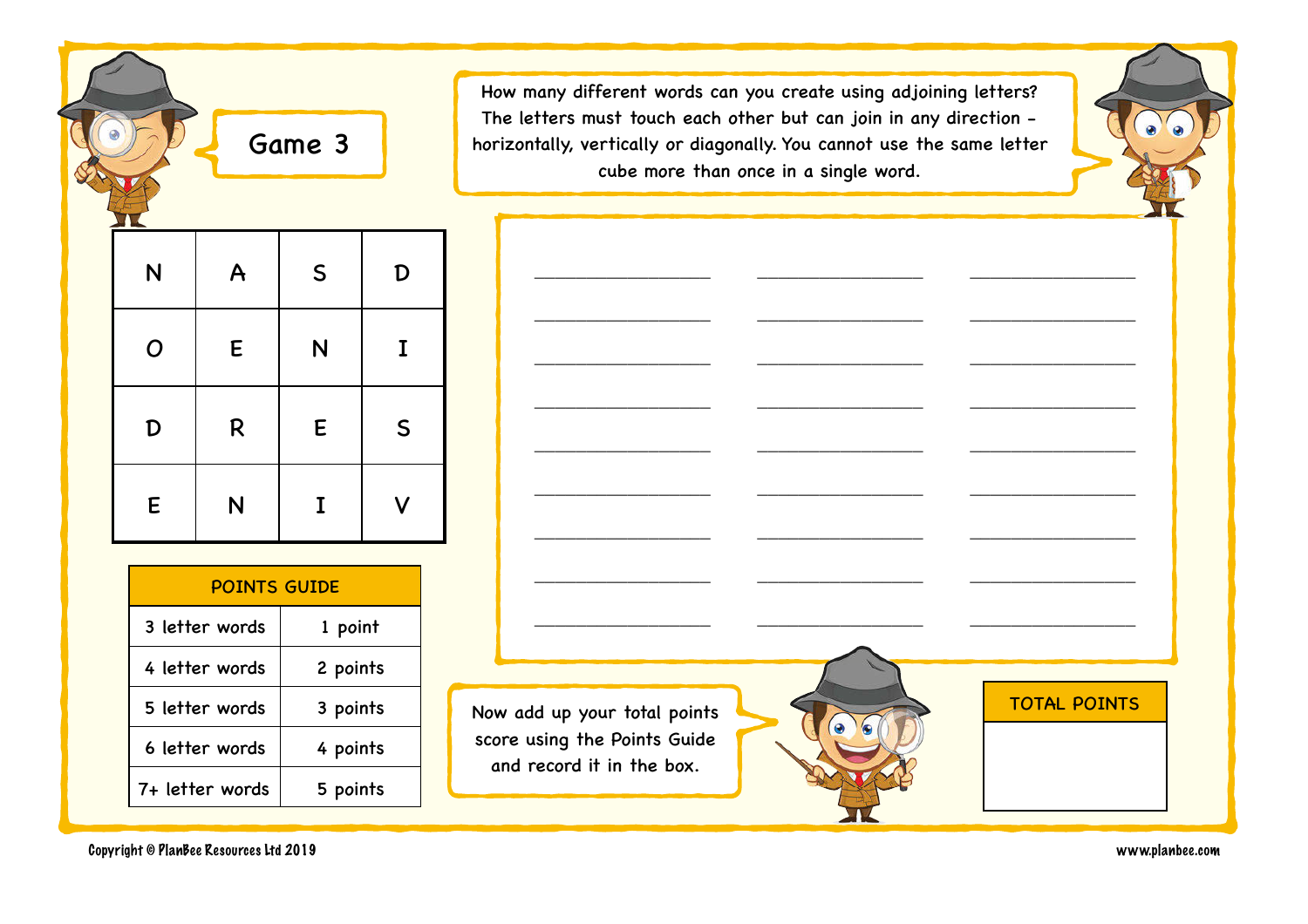|              |                | Game 4      |              |
|--------------|----------------|-------------|--------------|
| $\mathsf{S}$ | $\overline{U}$ | E           | $\mathsf{A}$ |
| M            | G              | $\mathsf S$ | Τ            |
| N            | $\overline{O}$ | $\mathsf T$ | L            |
| $\mathsf{A}$ | M              | Τ           |              |
|              |                |             |              |

| <b>POINTS GUIDE</b> |          |  |
|---------------------|----------|--|
| 3 letter words      | 1 point  |  |
| 4 letter words      | 2 points |  |
| 5 letter words      | 3 points |  |
| 6 letter words      | 4 points |  |
| 7+ letter words     | 5 points |  |

How many different words can you create using adjoining letters? The letters must touch each other but can join in any direction horizontally, vertically or diagonally. You cannot use the same letter cube more than once in a single word.

\_\_\_\_\_\_\_\_\_\_\_\_\_\_\_\_\_ \_\_\_\_\_\_\_\_\_\_\_\_\_\_\_\_ \_\_\_\_\_\_\_\_\_\_\_\_\_\_\_\_

\_\_\_\_\_\_\_\_\_\_\_\_\_\_\_\_\_ \_\_\_\_\_\_\_\_\_\_\_\_\_\_\_\_ \_\_\_\_\_\_\_\_\_\_\_\_\_\_\_\_

\_\_\_\_\_\_\_\_\_\_\_\_\_\_\_\_\_ \_\_\_\_\_\_\_\_\_\_\_\_\_\_\_\_ \_\_\_\_\_\_\_\_\_\_\_\_\_\_\_\_

\_\_\_\_\_\_\_\_\_\_\_\_\_\_\_\_\_ \_\_\_\_\_\_\_\_\_\_\_\_\_\_\_\_ \_\_\_\_\_\_\_\_\_\_\_\_\_\_\_\_

\_\_\_\_\_\_\_\_\_\_\_\_\_\_\_\_\_ \_\_\_\_\_\_\_\_\_\_\_\_\_\_\_\_ \_\_\_\_\_\_\_\_\_\_\_\_\_\_\_\_

\_\_\_\_\_\_\_\_\_\_\_\_\_\_\_\_\_ \_\_\_\_\_\_\_\_\_\_\_\_\_\_\_\_ \_\_\_\_\_\_\_\_\_\_\_\_\_\_\_\_

\_\_\_\_\_\_\_\_\_\_\_\_\_\_\_\_\_ \_\_\_\_\_\_\_\_\_\_\_\_\_\_\_\_ \_\_\_\_\_\_\_\_\_\_\_\_\_\_\_\_

Now add up your total points score using the Points Guide and record it in the box.



Copyright © PlanBee Resources Ltd 2019 www.planbee.com

 $\Delta$  $\bullet$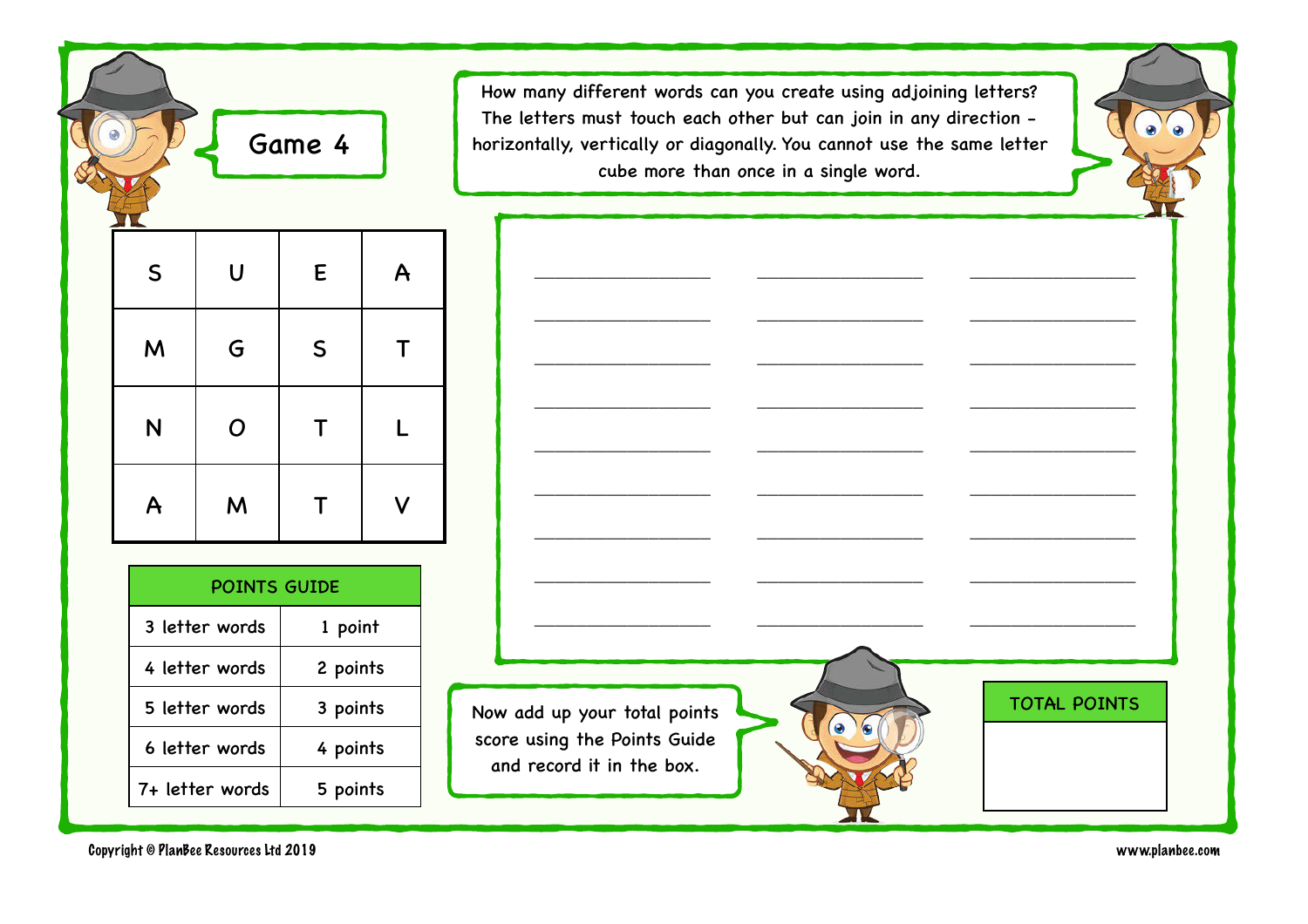|              |              | Game 5      |              |
|--------------|--------------|-------------|--------------|
| $\mathsf{A}$ | T            | $\mathbf O$ | $\mathcal C$ |
| $\mathcal C$ | M            | L           | W            |
| H            | $\mathcal C$ | B           | $\mathsf R$  |
| I            | R            | I           | ${\sf E}$    |

≂

| <b>POINTS GUIDE</b> |          |  |
|---------------------|----------|--|
| 3 letter words      | 1 point  |  |
| 4 letter words      | 2 points |  |
| 5 letter words      | 3 points |  |
| 6 letter words      | 4 points |  |
| 7+ letter words     | 5 points |  |

How many different words can you create using adjoining letters? The letters must touch each other but can join in any direction horizontally, vertically or diagonally. You cannot use the same letter cube more than once in a single word.

\_\_\_\_\_\_\_\_\_\_\_\_\_\_\_\_\_ \_\_\_\_\_\_\_\_\_\_\_\_\_\_\_\_ \_\_\_\_\_\_\_\_\_\_\_\_\_\_\_\_

\_\_\_\_\_\_\_\_\_\_\_\_\_\_\_\_\_ \_\_\_\_\_\_\_\_\_\_\_\_\_\_\_\_ \_\_\_\_\_\_\_\_\_\_\_\_\_\_\_\_

\_\_\_\_\_\_\_\_\_\_\_\_\_\_\_\_\_ \_\_\_\_\_\_\_\_\_\_\_\_\_\_\_\_ \_\_\_\_\_\_\_\_\_\_\_\_\_\_\_\_

\_\_\_\_\_\_\_\_\_\_\_\_\_\_\_\_\_ \_\_\_\_\_\_\_\_\_\_\_\_\_\_\_\_ \_\_\_\_\_\_\_\_\_\_\_\_\_\_\_\_

\_\_\_\_\_\_\_\_\_\_\_\_\_\_\_\_\_ \_\_\_\_\_\_\_\_\_\_\_\_\_\_\_\_ \_\_\_\_\_\_\_\_\_\_\_\_\_\_\_\_

\_\_\_\_\_\_\_\_\_\_\_\_\_\_\_\_\_ \_\_\_\_\_\_\_\_\_\_\_\_\_\_\_\_ \_\_\_\_\_\_\_\_\_\_\_\_\_\_\_\_

\_\_\_\_\_\_\_\_\_\_\_\_\_\_\_\_\_ \_\_\_\_\_\_\_\_\_\_\_\_\_\_\_\_ \_\_\_\_\_\_\_\_\_\_\_\_\_\_\_\_

\_\_\_\_\_\_\_\_\_\_\_\_\_\_\_\_\_ \_\_\_\_\_\_\_\_\_\_\_\_\_\_\_\_ \_\_\_\_\_\_\_\_\_\_\_\_\_\_\_\_

\_\_\_\_\_\_\_\_\_\_\_\_\_\_\_\_\_ \_\_\_\_\_\_\_\_\_\_\_\_\_\_\_\_ \_\_\_\_\_\_\_\_\_\_\_\_\_\_\_\_

Now add up your total points score using the Points Guide and record it in the box.



TOTAL POINTS

Copyright © PlanBee Resources Ltd 2019 www.planbee.com

 $\bullet$